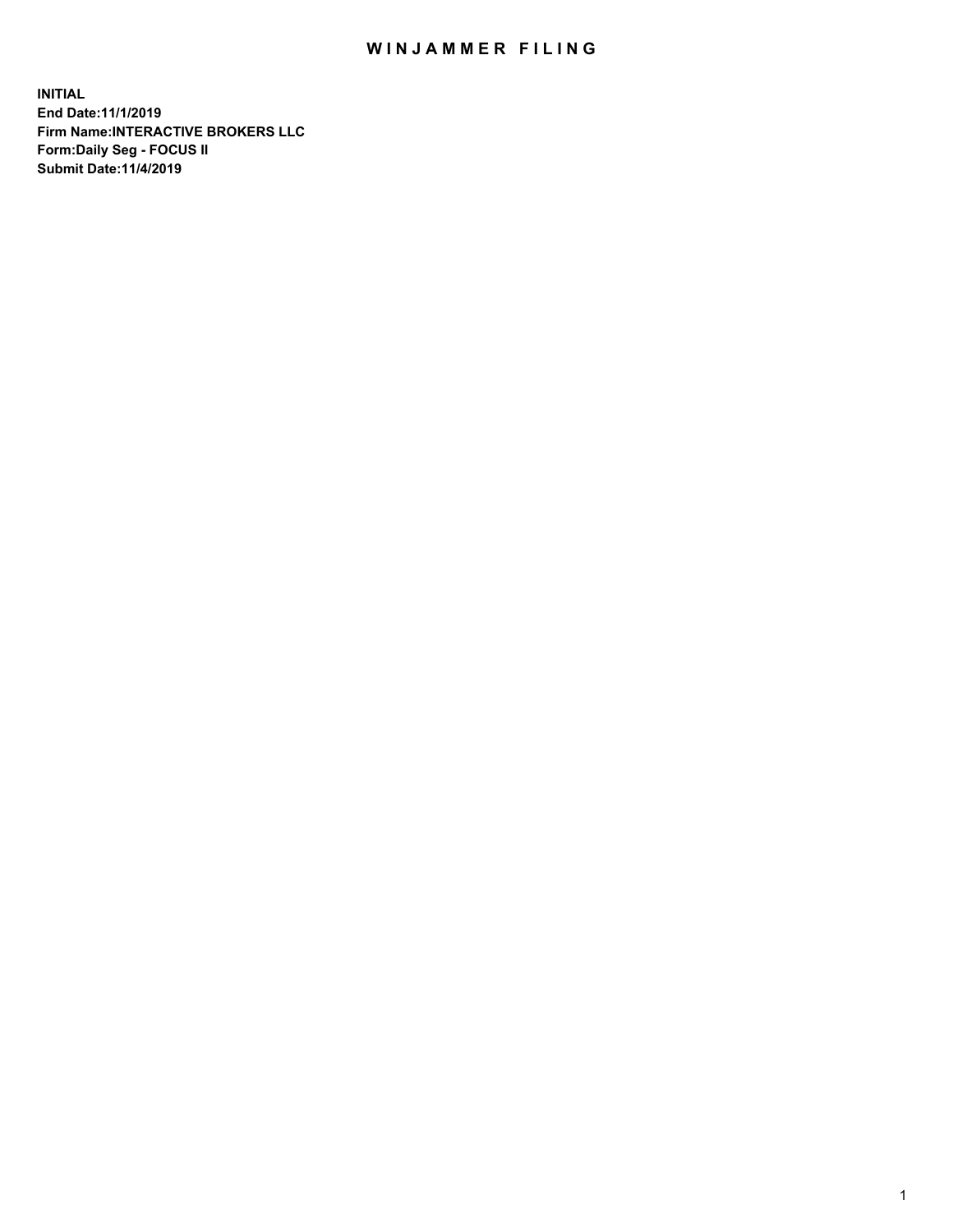**INITIAL End Date:11/1/2019 Firm Name:INTERACTIVE BROKERS LLC Form:Daily Seg - FOCUS II Submit Date:11/4/2019 Daily Segregation - Cover Page**

| Name of Company                                                                                                                                                                                                                                                                                                                | <b>INTERACTIVE BROKERS LLC</b>                                                                  |
|--------------------------------------------------------------------------------------------------------------------------------------------------------------------------------------------------------------------------------------------------------------------------------------------------------------------------------|-------------------------------------------------------------------------------------------------|
| <b>Contact Name</b>                                                                                                                                                                                                                                                                                                            | James Menicucci                                                                                 |
| <b>Contact Phone Number</b>                                                                                                                                                                                                                                                                                                    | 203-618-8085                                                                                    |
| <b>Contact Email Address</b>                                                                                                                                                                                                                                                                                                   | jmenicucci@interactivebrokers.c<br>om                                                           |
| FCM's Customer Segregated Funds Residual Interest Target (choose one):<br>a. Minimum dollar amount: ; or<br>b. Minimum percentage of customer segregated funds required:% ; or<br>c. Dollar amount range between: and; or<br>d. Percentage range of customer segregated funds required between:% and%.                         | $\overline{\mathbf{0}}$<br>$\overline{\mathbf{0}}$<br>155,000,000 245,000,000<br>0 <sub>0</sub> |
| FCM's Customer Secured Amount Funds Residual Interest Target (choose one):<br>a. Minimum dollar amount: ; or<br>b. Minimum percentage of customer secured funds required:% ; or<br>c. Dollar amount range between: and; or<br>d. Percentage range of customer secured funds required between:% and%.                           | $\overline{\mathbf{0}}$<br>0<br>80,000,000 120,000,000<br>0 <sub>0</sub>                        |
| FCM's Cleared Swaps Customer Collateral Residual Interest Target (choose one):<br>a. Minimum dollar amount: ; or<br>b. Minimum percentage of cleared swaps customer collateral required:% ; or<br>c. Dollar amount range between: and; or<br>d. Percentage range of cleared swaps customer collateral required between:% and%. | $\overline{\mathbf{0}}$<br><u>0</u><br>$\underline{0}$ $\underline{0}$<br>00                    |

Attach supporting documents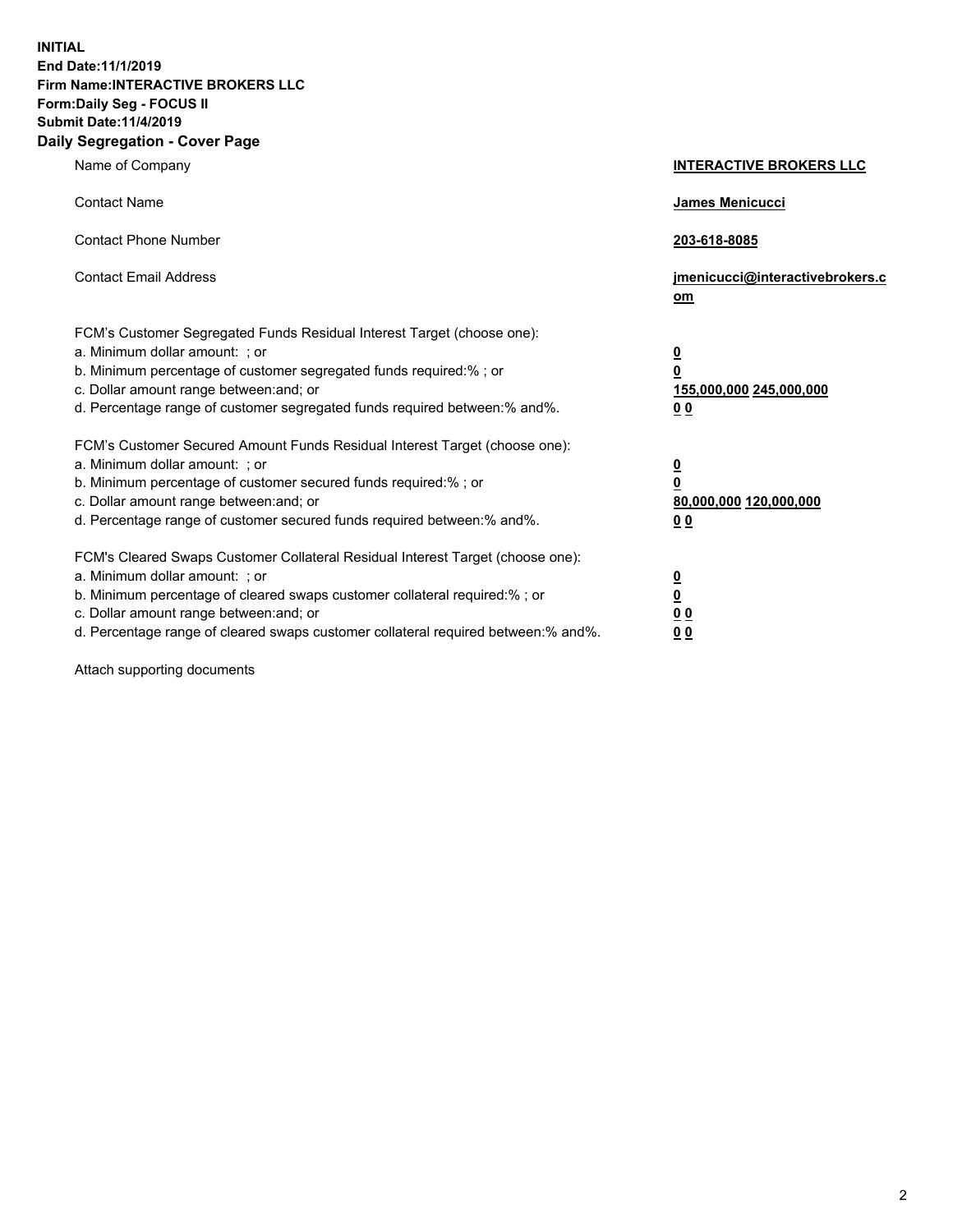## **INITIAL End Date:11/1/2019 Firm Name:INTERACTIVE BROKERS LLC Form:Daily Seg - FOCUS II Submit Date:11/4/2019 Daily Segregation - Secured Amounts**

|     | Daily Segregation - Secured Amounts                                                                        |                                  |
|-----|------------------------------------------------------------------------------------------------------------|----------------------------------|
|     | Foreign Futures and Foreign Options Secured Amounts                                                        |                                  |
|     | Amount required to be set aside pursuant to law, rule or regulation of a foreign                           | $0$ [7305]                       |
|     | government or a rule of a self-regulatory organization authorized thereunder                               |                                  |
| 1.  | Net ledger balance - Foreign Futures and Foreign Option Trading - All Customers                            |                                  |
|     | A. Cash                                                                                                    | 493,891,489 [7315]               |
|     | B. Securities (at market)                                                                                  | $0$ [7317]                       |
| 2.  | Net unrealized profit (loss) in open futures contracts traded on a foreign board of trade                  | 7,005,383 [7325]                 |
| 3.  | Exchange traded options                                                                                    |                                  |
|     | a. Market value of open option contracts purchased on a foreign board of trade                             | 50,471 [7335]                    |
|     | b. Market value of open contracts granted (sold) on a foreign board of trade                               | $-34,521$ [7337]                 |
| 4.  | Net equity (deficit) (add lines 1. 2. and 3.)                                                              | 500,912,822 [7345]               |
| 5.  | Account liquidating to a deficit and account with a debit balances - gross amount                          | 2,631 [7351]                     |
|     | Less: amount offset by customer owned securities                                                           | 0 [7352] 2,631 [7354]            |
| 6.  | Amount required to be set aside as the secured amount - Net Liquidating Equity                             | 500,915,453 [7355]               |
|     | Method (add lines 4 and 5)                                                                                 |                                  |
| 7.  | Greater of amount required to be set aside pursuant to foreign jurisdiction (above) or line                | 500,915,453 [7360]               |
|     | 6.                                                                                                         |                                  |
|     | FUNDS DEPOSITED IN SEPARATE REGULATION 30.7 ACCOUNTS                                                       |                                  |
| 1.  | Cash in banks                                                                                              |                                  |
|     | A. Banks located in the United States                                                                      | 41,735,045 [7500]                |
|     | B. Other banks qualified under Regulation 30.7                                                             | 0 [7520] 41,735,045 [7530]       |
| 2.  | Securities                                                                                                 |                                  |
|     | A. In safekeeping with banks located in the United States                                                  | 492,777,188 [7540]               |
|     | B. In safekeeping with other banks qualified under Regulation 30.7                                         | 0 [7560] 492,777,188 [7570]      |
| 3.  | Equities with registered futures commission merchants                                                      |                                  |
|     | A. Cash                                                                                                    | $0$ [7580]                       |
|     | <b>B.</b> Securities                                                                                       | $0$ [7590]                       |
|     | C. Unrealized gain (loss) on open futures contracts                                                        | $0$ [7600]                       |
|     | D. Value of long option contracts                                                                          | $0$ [7610]                       |
|     | E. Value of short option contracts                                                                         | 0 [7615] 0 [7620]                |
| 4.  | Amounts held by clearing organizations of foreign boards of trade                                          |                                  |
|     | A. Cash                                                                                                    | $0$ [7640]                       |
|     | <b>B.</b> Securities                                                                                       | $0$ [7650]                       |
|     | C. Amount due to (from) clearing organization - daily variation                                            | $0$ [7660]                       |
|     | D. Value of long option contracts                                                                          | $0$ [7670]                       |
|     | E. Value of short option contracts                                                                         | 0 [7675] 0 [7680]                |
| 5.  | Amounts held by members of foreign boards of trade                                                         |                                  |
|     | A. Cash                                                                                                    | 92,016,033 [7700]                |
|     | <b>B.</b> Securities                                                                                       | $0$ [7710]                       |
|     | C. Unrealized gain (loss) on open futures contracts                                                        | -2,642,574 [7720]                |
|     | D. Value of long option contracts                                                                          | 50,471 [7730]                    |
|     | E. Value of short option contracts                                                                         | -34,521 [7735] 89,389,409 [7740] |
| 6.  | Amounts with other depositories designated by a foreign board of trade                                     | 0 [7760]                         |
| 7.  | Segregated funds on hand                                                                                   | $0$ [7765]                       |
| 8.  | Total funds in separate section 30.7 accounts                                                              | 623,901,642 [7770]               |
| 9.  | Excess (deficiency) Set Aside for Secured Amount (subtract line 7 Secured Statement<br>Page 1 from Line 8) | 122,986,189 [7380]               |
| 10. | Management Target Amount for Excess funds in separate section 30.7 accounts                                | 80,000,000 [7780]                |
| 11. | Excess (deficiency) funds in separate 30.7 accounts over (under) Management Target                         | 42,986,189 [7785]                |
|     |                                                                                                            |                                  |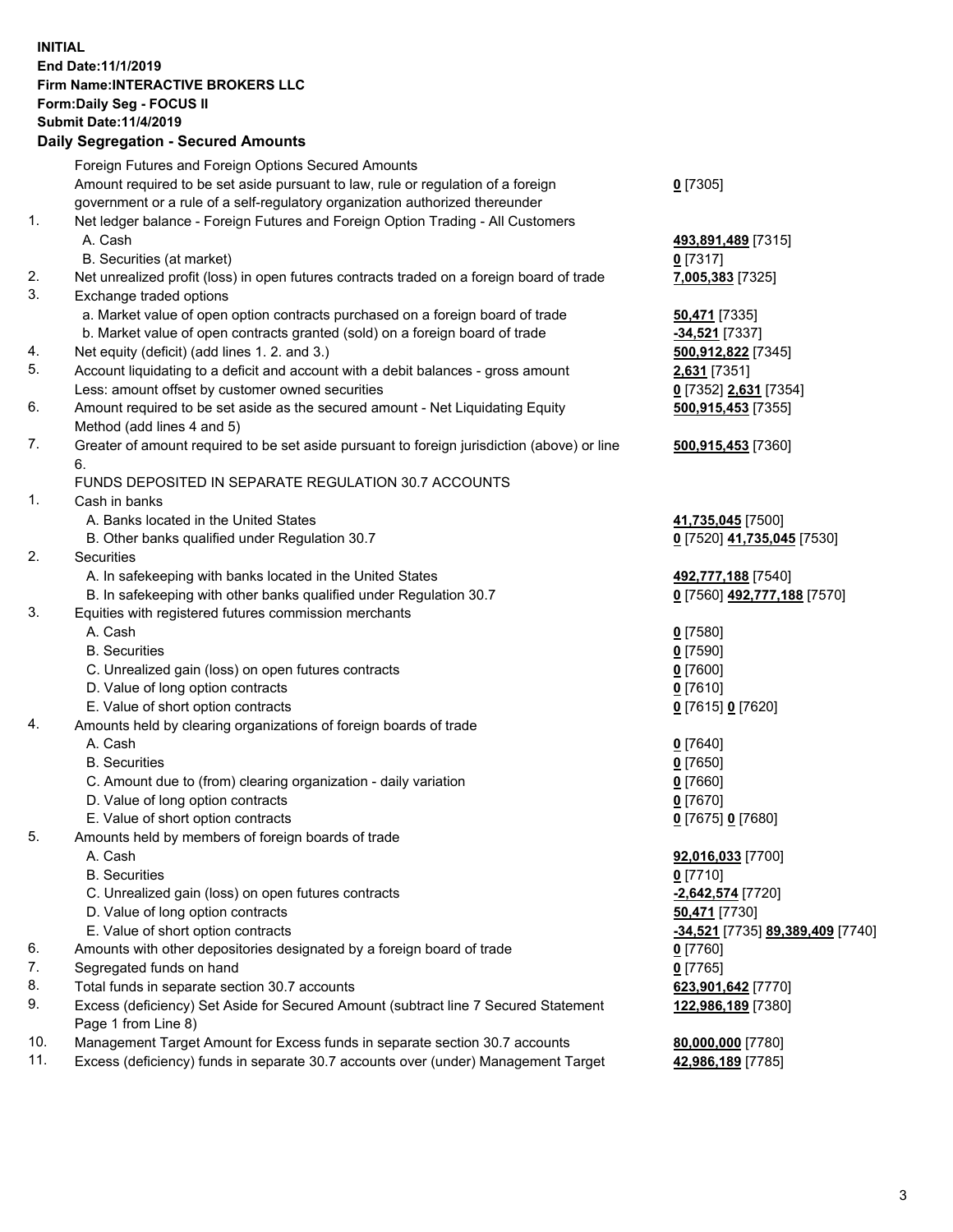**INITIAL End Date:11/1/2019 Firm Name:INTERACTIVE BROKERS LLC Form:Daily Seg - FOCUS II Submit Date:11/4/2019 Daily Segregation - Segregation Statement** SEGREGATION REQUIREMENTS(Section 4d(2) of the CEAct) 1. Net ledger balance A. Cash **4,186,159,216** [7010] B. Securities (at market) **0** [7020] 2. Net unrealized profit (loss) in open futures contracts traded on a contract market **19,412,827** [7030] 3. Exchange traded options A. Add market value of open option contracts purchased on a contract market **178,330,803** [7032] B. Deduct market value of open option contracts granted (sold) on a contract market **-178,953,492** [7033] 4. Net equity (deficit) (add lines 1, 2 and 3) **4,204,949,354** [7040] 5. Accounts liquidating to a deficit and accounts with debit balances - gross amount **981,625** [7045] Less: amount offset by customer securities **0** [7047] **981,625** [7050] 6. Amount required to be segregated (add lines 4 and 5) **4,205,930,979** [7060] FUNDS IN SEGREGATED ACCOUNTS 7. Deposited in segregated funds bank accounts A. Cash **1,095,780,014** [7070] B. Securities representing investments of customers' funds (at market) **1,972,612,955** [7080] C. Securities held for particular customers or option customers in lieu of cash (at market) **0** [7090] 8. Margins on deposit with derivatives clearing organizations of contract markets A. Cash **2,808,360** [7100] B. Securities representing investments of customers' funds (at market) **1,326,681,707** [7110] C. Securities held for particular customers or option customers in lieu of cash (at market) **0** [7120] 9. Net settlement from (to) derivatives clearing organizations of contract markets **10,168,335** [7130] 10. Exchange traded options A. Value of open long option contracts **178,191,809** [7132] B. Value of open short option contracts **-179,169,634** [7133] 11. Net equities with other FCMs A. Net liquidating equity **0** [7140] B. Securities representing investments of customers' funds (at market) **0** [7160] C. Securities held for particular customers or option customers in lieu of cash (at market) **0** [7170] 12. Segregated funds on hand **0** [7150] 13. Total amount in segregation (add lines 7 through 12) **4,407,073,546** [7180] 14. Excess (deficiency) funds in segregation (subtract line 6 from line 13) **201,142,567** [7190] 15. Management Target Amount for Excess funds in segregation **155,000,000** [7194] **46,142,567** [7198]

16. Excess (deficiency) funds in segregation over (under) Management Target Amount Excess